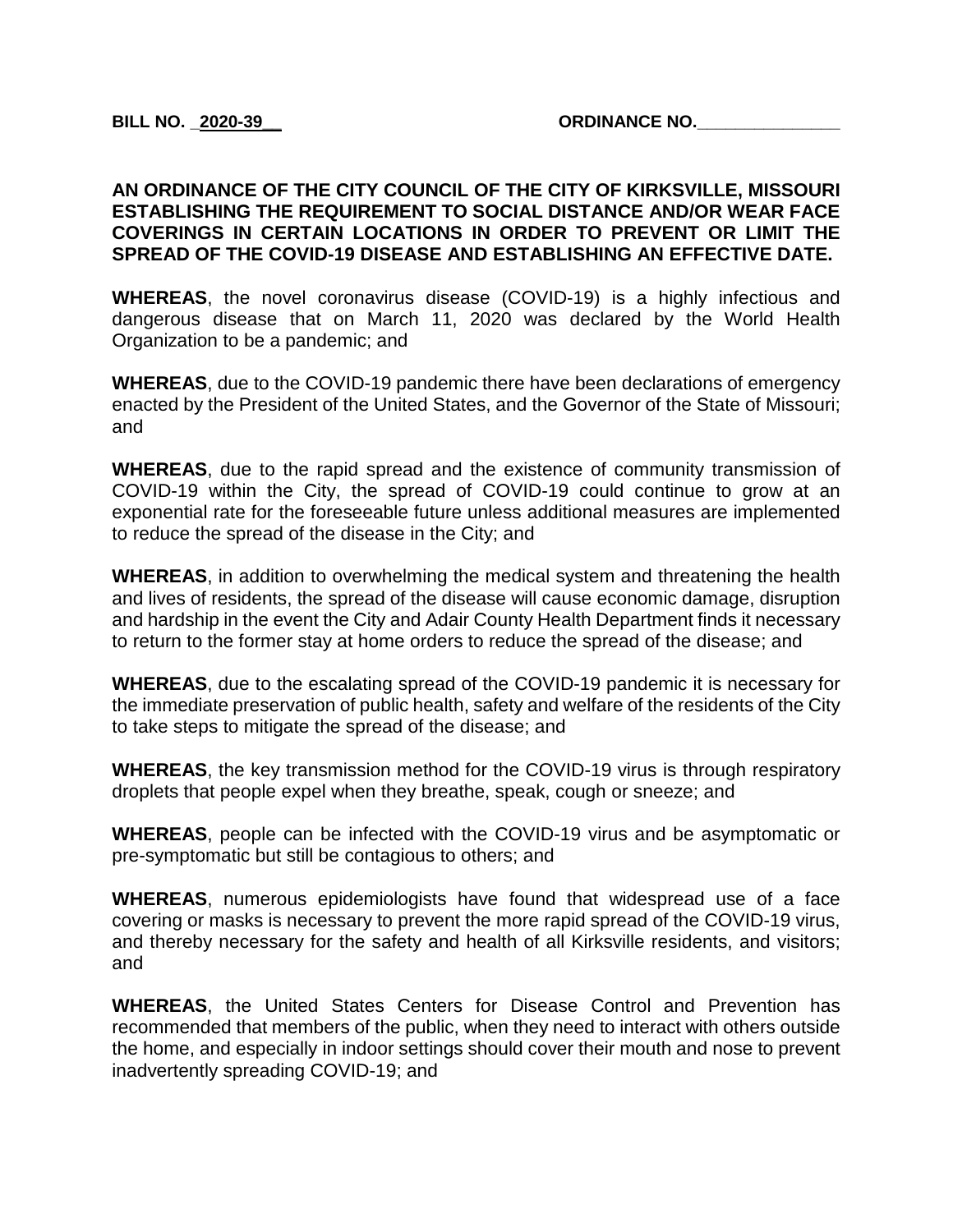**WHEREAS**, the wearing of a face covering or mask by patrons and employees to the greatest extent possible, may allow businesses to remain open while protecting the health and safety of the public and employees, and keeping the local economy strong, and our schools open during the period in which the disease is being brought under control in the community; and

**WHEREAS**, strict use of face coverings or masks may limit the spread of COVID-19 to such an extent that further Stay at Home Orders may not be needed; and

**WHEREAS**, the Adair County Health Center finds that wearing a Face Covering or Mask is an appropriate and necessary method of reducing the spread of COVID-19 with the least amount of restrictions imposed with the greatest benefit to reduce community spread and has encouraged concurrence from the City of Kirksville to assist them in emphasizing the importance of their Order in protecting the health of residents in and visitors to our community; and

**WHEREAS**, the City Council through its Health Official has the authority pursuant to 19 CSR 20-20.040(2) (G) To…"Establish appropriate control measures which may include…the creation and enforcement of adequate orders to prevent the spread of the disease and other measures considered by the department and/or local health authority as appropriate disease control measures based upon the disease…and any other available information related to the… disease or infection: and (E) Establish and maintain quarantine, isolation or other measures as required; and

**WHEREAS**, the City Council of the City of Kirksville finds and declares that the purpose of this Ordinance is to protect public health and welfare by encouraging all to practice social distancing and use the additional precaution of face coverings while in public contact with other persons and finds it is necessary for the immediate preservation of an EMERGENCY DECLARATION on this 24<sup>th</sup> day of November so that such rules may go into effect on November 25, 2020.

# **NOW THEREFORE BE IT ORDAINED BY THE CITY COUNCIL OF THE CITY OF KIRKSVILLE AS FOLLOWS:**

# Section 1. Emergency clause, effective date and duration.

Due to the community spread of the COVID-19 pandemic within the City of Kirksville and for the immediate preservation of public health, safety and welfare, this Ordinance is enacted as an Emergency Ordinance within the meaning of RSMo 610.020 4. This ordinance shall go into effect 12:01 a.m., Wednesday, November 25, 2020 and shall remain in effect until rescinded by the City Council.

# Section 2. Definition.

As used in this ordinance, a "Face Covering" means a covering that covers the nose and mouth. It can be:

- 1. A sewn mask secured with ties or straps around the head or behind the ears;
- 2. Multiple layers of fabric tied around the head;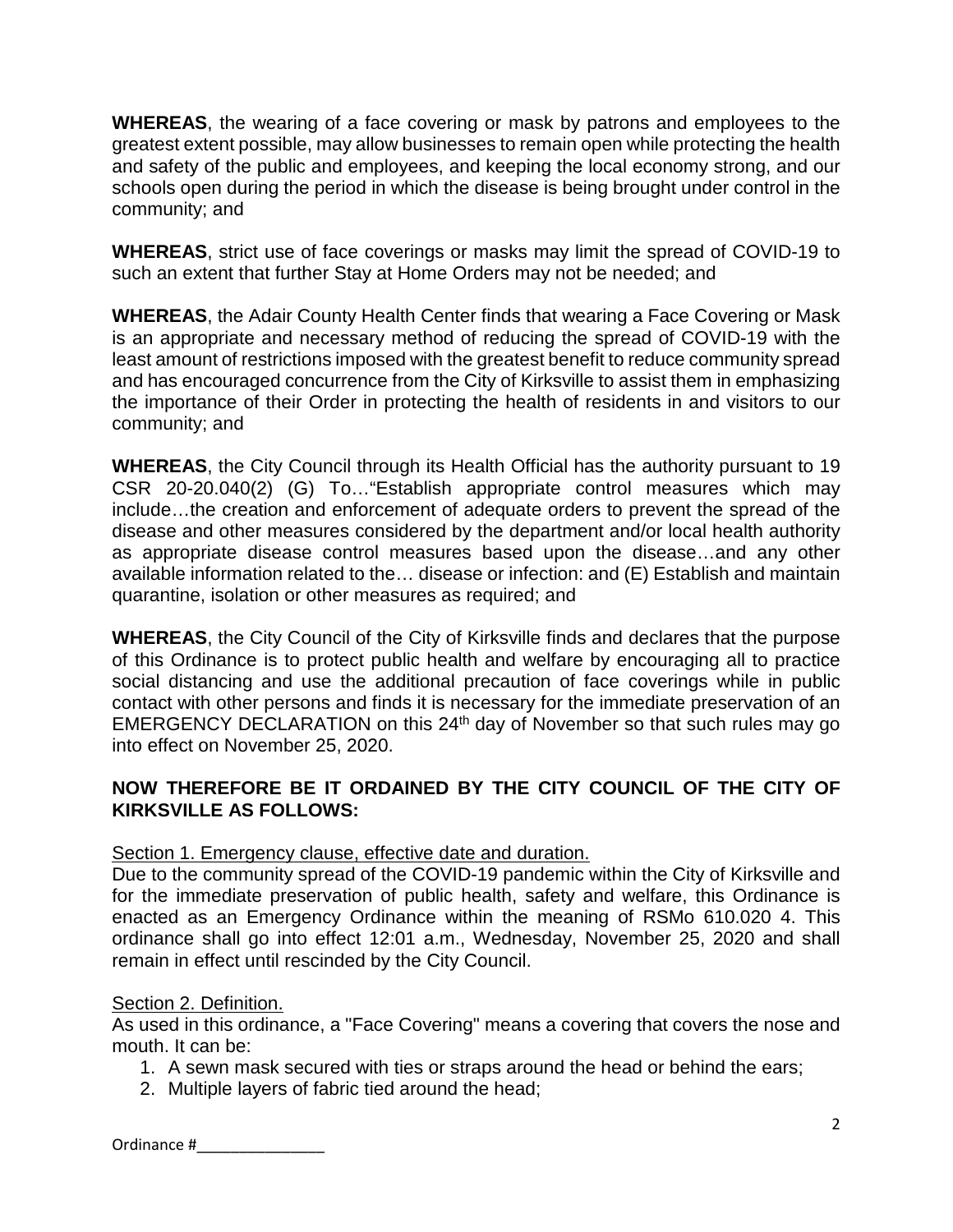- 3. Made from a variety of materials such as fleece, cotton, or linen, etc.;
- 4. Factory made or made from household items

A face covering also includes a mask or covering that provides a higher level of protection than a cloth face covering, such as an N95 mask or surgical mask, although it is generally encouraged to use cloth face coverings to preserve access to these higher-grade face coverings for health care providers and responders, who are assisting individuals during this virus crisis. Individuals who are medically unable to wear a face covering may wear a full-face shield covering the mouth, nose and eyes as an alternative to a face covering.

### Section 3. Wearing of Face Masks Required.

- 1. When in a place of public accommodation or public indoor space (including but not limited to workplace, business, hotel, restaurant, place of worship, gym, childcare facility or public facility, such as a community center or library), individuals are required to wear a face covering that covers the nose and mouth simultaneously unless they can absolutely maintain a distance of six feet.
	- a. Face coverings should be positioned carefully over the mouth and nose and should not be touched or readjusted until such time as the face covering is removed. Hand hygiene is encouraged before taking face coverings off and prior to re-masking.
	- b. Face coverings are not required inside a solitary, enclosed work space such as an office.
	- c. Face coverings may be removed in restaurants and bars when individuals are actively eating or drinking, but must be worn at all times otherwise.
	- d. Face coverings are not required when individuals (including but not limited to pastors of places of worship, key note speakers, and instructors), are speaking to a group, but only when those individuals can absolutely guarantee that they will be able to maintain social distancing of at least 6 feet apart from all others during presentation.
	- e. An owner, manager, operator, or employee of an area regulated by this order may refuse service to any individual who refuses to wear a face covering in compliance with this Order, however, an owner, manager, operator, or employee of an area regulated by this Order shall neither require an individual to produce medical documentation verifying a medical condition or disability, nor ask about the nature of a medical disability.
- 2. When in a public outdoor space or when using public transportation, taxis, or ridesharing services, individuals are required to wear a face covering that covers the nose and mouth simultaneously.
	- a. A public outdoor space includes, but is not limited, to all outdoor public gathering places such as bus stops, sidewalks, parks, playgrounds, farmer's markets and restaurant/bar patio seating areas.
	- b. Face coverings are not required in public outdoor spaces
		- i. when individuals are driving alone or with others they live with; or
		- ii. when individuals are exercising alone or with others they live with.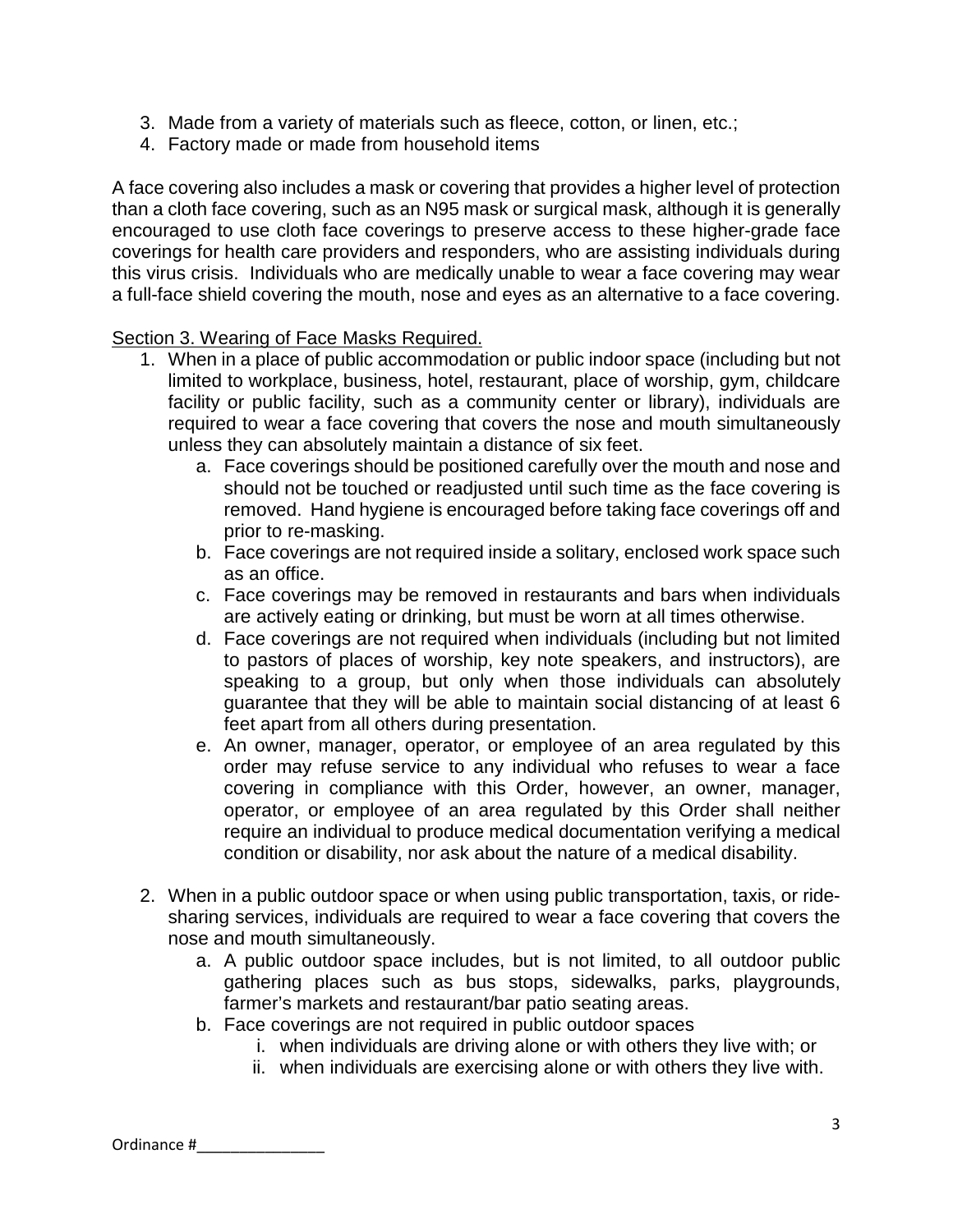- c. Face coverings are not required in public outdoor spaces when individuals can absolutely guarantee that they will be able to maintain social distancing of at least 6 feet apart from all others.
- d. Face coverings are not required when actively engaged in a sporting activity, but face coverings are required when players are seated on the bench, listening to coaches, or engaged in other activities that do not permit maintaining a 6 feet distance between participants. Coaches are required to wear a face mask.

## Section 4. Exceptions.

- 1. Those who are deaf or hard of hearing;
- 2. Children younger than 5 years old; and
	- a. Children younger than 2 years of age should never wear face coverings due to the risk of suffocation.
	- b. Children who are under the age of six (6) while at a daycare or school facility.
	- c. Adjustments to the age requirements may be made based upon updated research indicating that younger children are not common sources of transmission.
- 3. Individuals with a medical condition, mental health condition, or disability that prevents them from wearing a face covering. This includes, but is not limited to, individuals with a medical condition for whom wearing a face covering could obstruct breathing or who are unconscious, incapacitated or otherwise unable to remove a face covering without assistance.

# Section 5. Responsibilities of proprietors, owners and managers.

- 1. Any person(s) who owns, manages, operates, or otherwise has control of an area where masks are required by the provisions of Section 3, shall not permit, cause, suffer or allow any person to violate the provisions of this ordinance in that place.
- 2. It shall be an affirmative defense to an alleged violation of this subsection if the person who owns, manages, operates or otherwise controls a public place listed in Section 3 does the following:
	- a. Immediately requests that the person not wearing the mask wear the mask as required; and
	- b. If the person who is asked to wear a mask refuses, immediately requests that the person not wearing the mask leave the area where a mask is required by the provisions of this Ordinance; and
	- c. If the person not wearing the mask does not leave the area where a mask is required by the provisions of this Ordinance, immediately notifies the City enforcement officers of the violation of Section 3.

An owner, manager, or operator of any area regulated by this Order shall clearly and conspicuously post the requirements of this Order, including the requirement that face coverings are required for entry and must continuously be worn while present, subject to the exemptions and provisions stated herein.